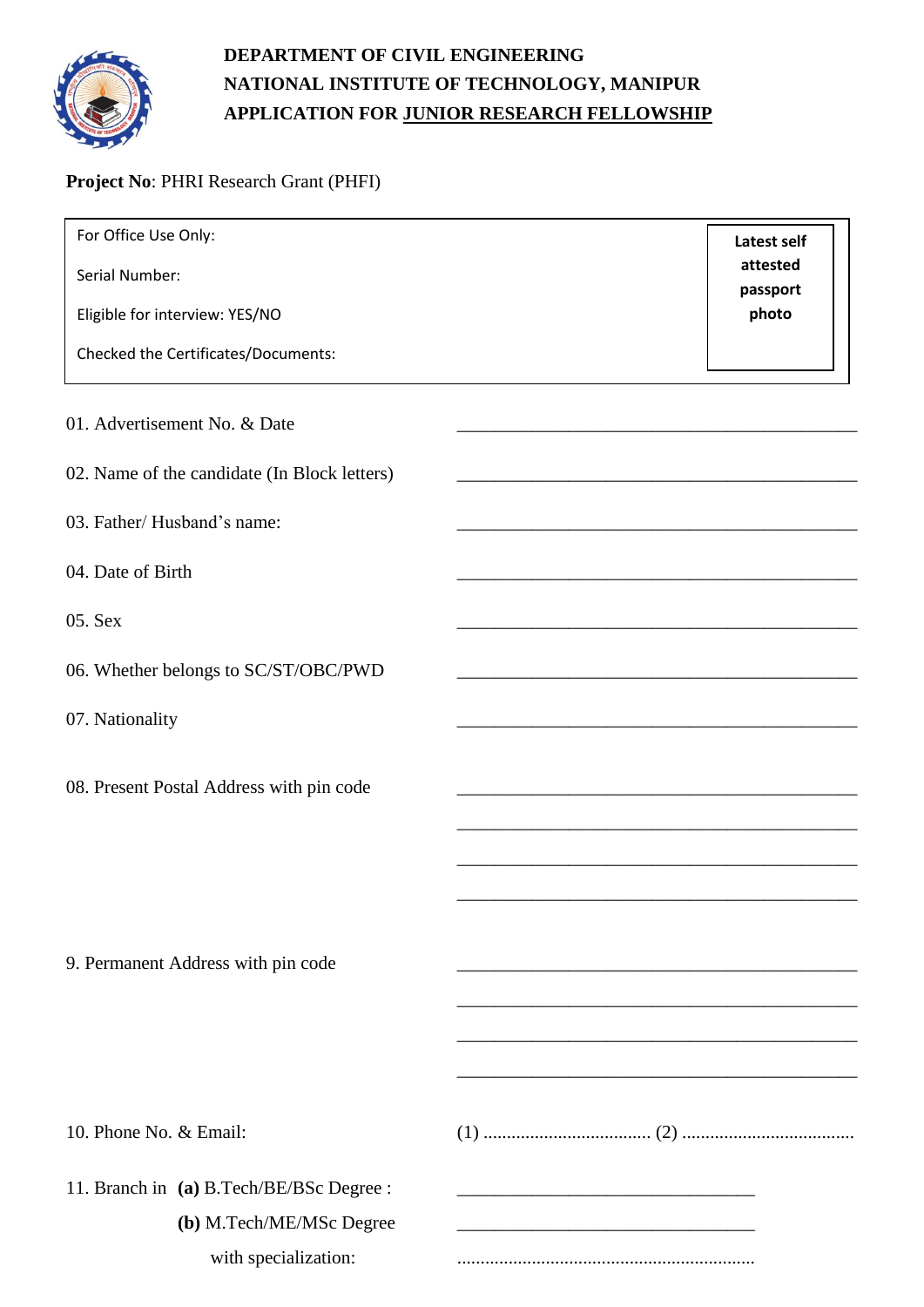12. Educational Qualifications (From SSC/Matric onwards. Attested copies to be enclosed):

| <b>Name of Exams</b>                | <b>Main</b><br>Subjects/<br><b>Branch</b> | <b>School/College</b> | <b>Board/University</b> | <b>Year of</b><br>passing | $%$ of<br>Marks/CGPA |
|-------------------------------------|-------------------------------------------|-----------------------|-------------------------|---------------------------|----------------------|
| $10^{\text{th}}$                    |                                           |                       |                         |                           |                      |
| $12^{\text{th}}$                    |                                           |                       |                         |                           |                      |
| Graduation<br>(B.Tech/B.E/BSc.)     |                                           |                       |                         |                           |                      |
| Post-Graduation<br>(M.Tech/ME/MSc.) |                                           |                       |                         |                           |                      |
| Any other                           |                                           |                       |                         |                           |                      |

## 14. Experience, if any:

| Name of the organisation | Period of service |    | Position | Nature of job |
|--------------------------|-------------------|----|----------|---------------|
|                          | From              | To |          |               |
|                          |                   |    |          |               |
|                          |                   |    |          |               |
|                          |                   |    |          |               |

## 15. Mtech/MSc Project Details:

| 16. Whether Qualified in UGC/CSIR/NET/GATE Examination: YES / NO (If Yes, Provide Details) |  |  |  |
|--------------------------------------------------------------------------------------------|--|--|--|
|--------------------------------------------------------------------------------------------|--|--|--|

Year........................ Branch..................... Marks obtained.......................... Score........................

17. List of Publications for SCI paper (separate Annexure Enclosed, if required)

------------------------------------------------------------------------------------------------------------------------------- ------------------------------------------------------------------------------------------------------------------------------- -------------------------------------------------------------------------------------------------------------------------------

18. Record of past study as a sponsored candidate, or other contractual obligation, if any:

------------------------------------------------------------------------------------------------------------------------------- ------------------------------------------------------------------------------------------------------------------------------- -------------------------------------------------------------------------------------------------------------------------------

19. Why do you feel that you are the best candidate for this position?

------------------------------------------------------------------------------------------------------------------------------- ------------------------------------------------------------------------------------------------------------------------------- -------------------------------------------------------------------------------------------------------------------------------